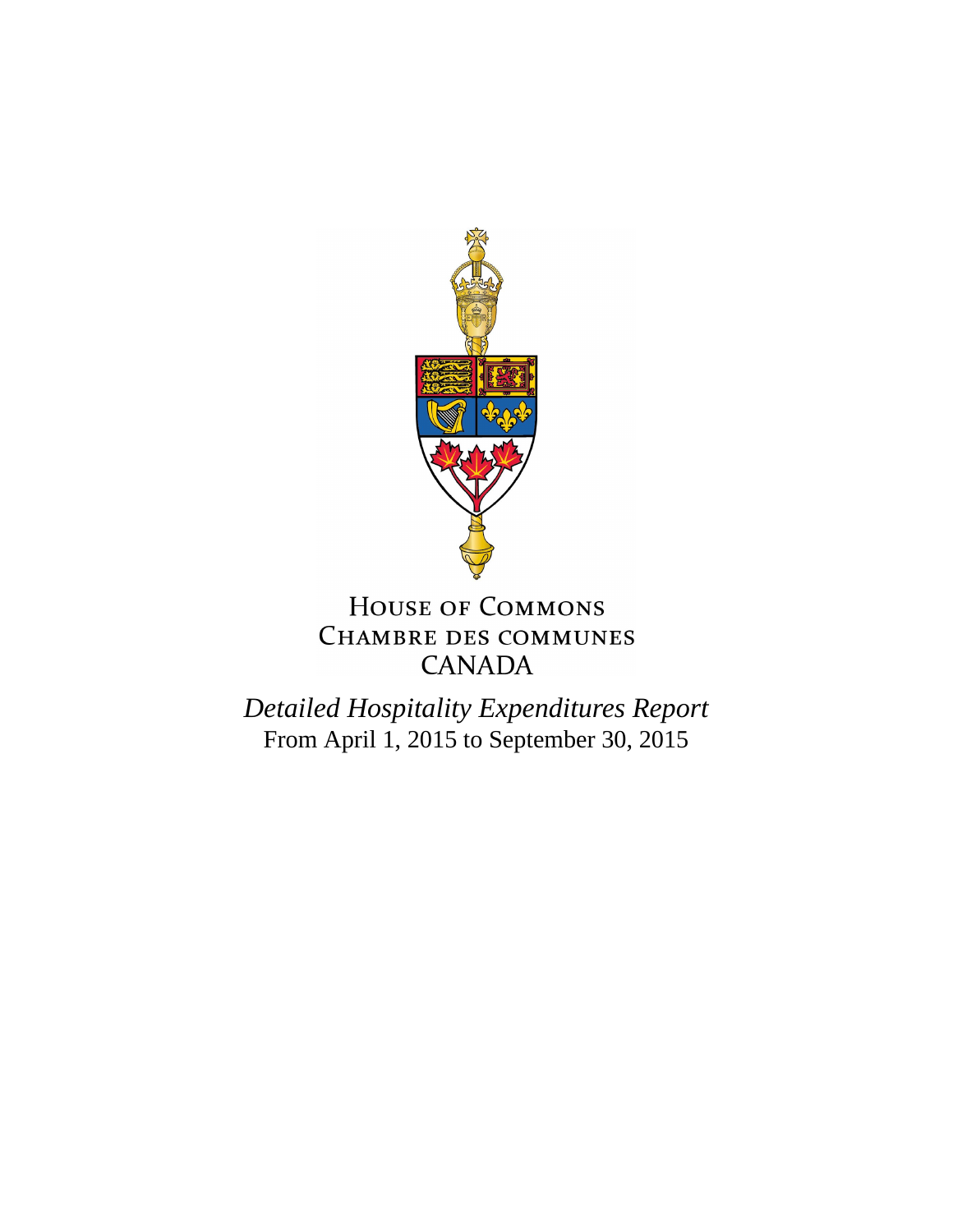The *Members' Expenditures Report* for the second quarter of 2015-2016 outlines Members' expenditures processed by the House Administration between April 1, 2015 and September 30, 2015. The expenditures incurred by Members to carry out their parliamentary functions are published within three months of the end of each quarter. These expenditures are subject to the policies of the Board of Internal Economy in effect when the expenses are incurred. To see the current policies, refer to the *Members' Allowances and Services Manual* available on the Parliament of Canada Web site.

The *Members' Expenditures Report* presents year-to-date expenditures by budget and expense category.

Each budget is presented in a separate **column**, explained below:

- **Member's Budgets:** This column presents two budgets to which Members may charge expenses.
	- **Member's Office Budget:** Members are provided with an annual office budget to pay for employee salaries, service contracts, hospitality and advertising expenses, other printing services, constituency office leases, office operating costs, transportation expenses (when no travel points are used), as well as other travel-related expenses. View the Member's Office Budget by Constituency.
	- **Travel Status Expenses Account:** Members are provided with an annual allocation to pay for the per diem and accommodation expenses that they personally incur while in travel status, as well as expenses related to a declared secondary residence.
- **Resources Provided by the House:** This column presents the costs incurred by the House Administration to support Members in the discharge of their parliamentary functions as well as the costs related to travel points and booked tickets for which a claim has not yet been processed by the House Administration.
- **Travel Points:** This column presents travel points used by Members and their authorized travellers in the support of Members' parliamentary functions. Members are provided with travel points at the beginning of each fiscal year, regardless of where their constituency is located in Canada. A travel point is equivalent to one return trip and a trip means a direct trip, by any means, to one destination for a particular purpose.
	- **Regular:** The number of points used by Members and their authorized travellers when travelling between the constituency and Ottawa.
	- **Special:** The number of points used by Members and their authorized travellers when travelling within Canada, other than for trips between the Member's constituency and Ottawa.
	- **U.S.A.:** The number of points used by Members when travelling to Washington D.C. or New York City.

The *Detailed Travel Points Report* provides information about Members' and authorized travellers' trips processed between April 1, 2015 and September 30, 2015 for which travel points were used.

Members' expenditures are presented in eight categories explained below:

- 1 **Employees' salaries:** This category includes the salaries of Members' employees.
- 2 **Service contracts:** This category includes the cost of professional, technical or administrative services or expertise provided to Members.
- 3 **Travel:** This category includes the travel costs of Members and their authorized travellers and is sub-divided as follows:
	- **Member:** This sub-category includes Members' transportation expenses when travelling in support of their parliamentary functions.
	- **Designated traveller:** This sub-category includes the transportation expenses incurred by Members' designated travellers who, under specific conditions, may also be reimbursed per diem and accommodation expenses when representing the Member at an event. A designated traveller is a person designated by the Member, other than the Member's employees or another Member. For a list of current designated travellers, see the Public Registry of Designated Travellers.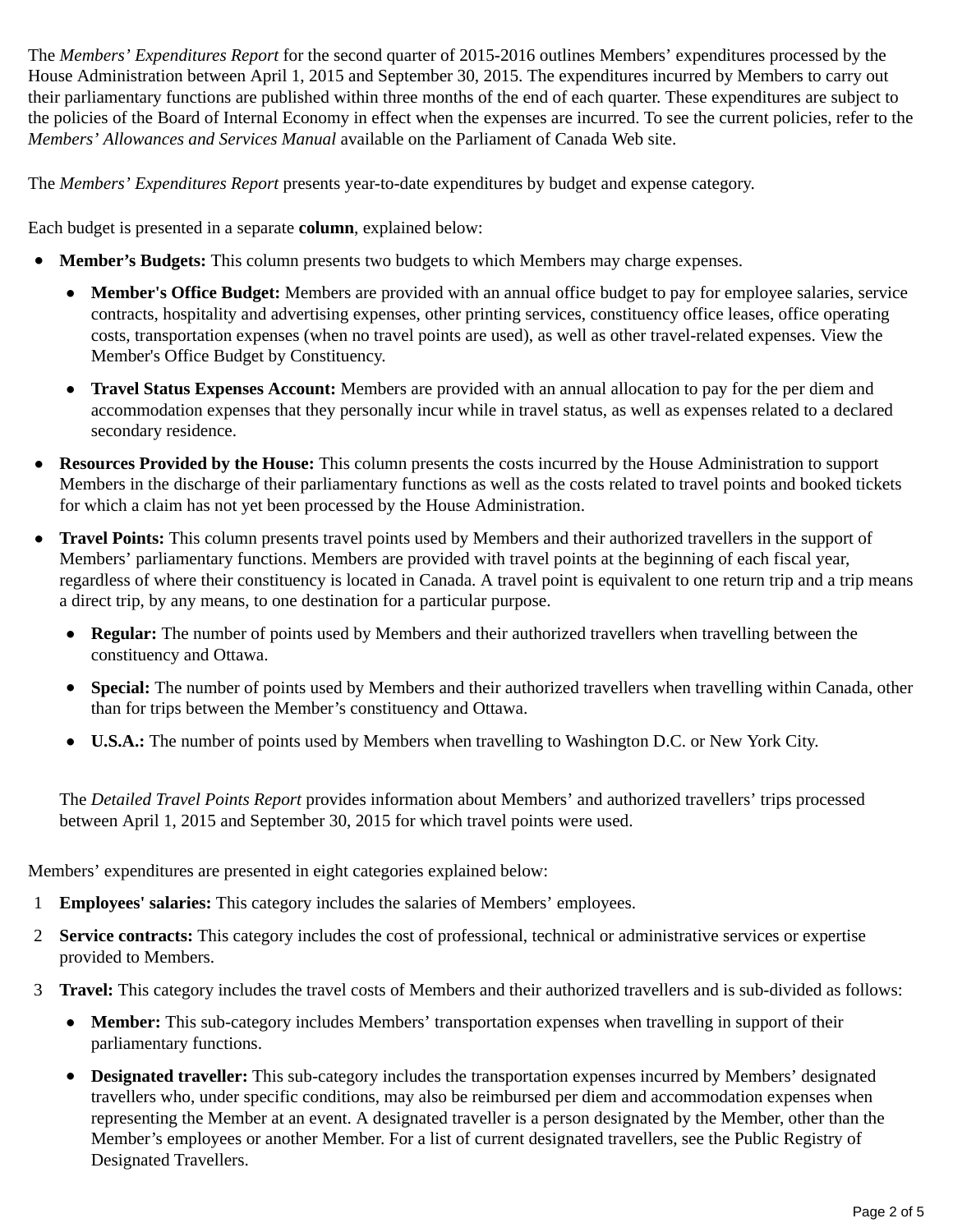- **Dependants:** This sub-category includes the transportation expenses incurred by Members' dependants who, under specific conditions, may also be reimbursed per diem and accommodation expenses when representing the Member at an event. Dependants refer to the Member's children who are one of the following:
	- under the age of 21;
	- between the age of 21 and 25 and in full time attendance at a recognized educational institution; or
	- regardless of age, wholly dependent upon the Member by reason of physical or mental disability.
- **Employees:** This sub-category includes transportation, accommodation and per diem expenses incurred by Members' eligible employees when travelling in support of the Member's parliamentary functions.
- **Member's accommodation expenses:** This sub-category includes accommodation expenses incurred by Members when travelling in support of their parliamentary functions.
- **Member's per diem expenses:** This sub-category includes per diem expenses incurred by Members when travelling in support of their parliamentary functions.
- **Member's secondary residence expenses:** This sub-category includes the rental cost and basic utilities fees if the secondary residence in the National Capital Region is rented by the Member, or the accommodation rate for each day the residence is available for the Member's occupancy and is not rented to any other person if the Member owns the residence. In addition, it includes the costs associated with the Member's stay in a hotel or private accommodation while in the National Capital Region if the Member does not own or rent a secondary residence.
- 4 **Hospitality:** This category includes the cost of food, beverages, catering and service, equipment rentals and/or live entertainment for meetings, non-partisan events and other functions hosted by Members, as well as ticket costs for meals at community activities or events attended by Members.

The *Detailed Hospitality Expenditures Report* provides information about Members' hospitality expenditures processed between April 1, 2015 and September 30, 2015.

- 5 **Gifts:** This category includes the following:
	- cost of gifts given as a matter of protocol to recognize the value and importance of a person, event or organization from the Member's constituency; and
	- cost of gifts given to a civic leader or dignitary, as well as small token items in the discharge of the Member's parliamentary functions.
- 6 **Advertising:** This category includes the cost of print and other media to advertise the Member's name and contact information, assistance and services provided, constituency meeting announcements, congratulatory messages, seasonal greetings, partisan opinions or advocacy statements to the Member's constituents.
- 7 **Printing:** This category includes the cost of printing and photocopying services and is sub-divided as follows:
	- **Householders:** This sub-category includes the production costs of printed materials sent by Members to households located in their constituency to inform constituents about parliamentary activities and issues.
	- **Ten percenters:** This sub-category includes the production costs of printed or photocopied materials used to communicate with constituents and reproduced in quantities not exceeding 10% of the total number of households in a Member's constituency.
	- **Other printing-related expenses:** This sub-category includes the cost of all other printing services.
- 8 **Offices:** This category is sub-divided as follows:
	- **Constituency office leases, insurance and utilities:** This sub-category includes the cost of office leases and liability insurance, as well as the cost of utilities (e.g. hydro and gas) and relocation for Members' constituency offices.
	- **Furniture, furnishing and equipment purchases:** This sub-category includes the cost of furniture and office equipment purchased by Members for their constituency offices.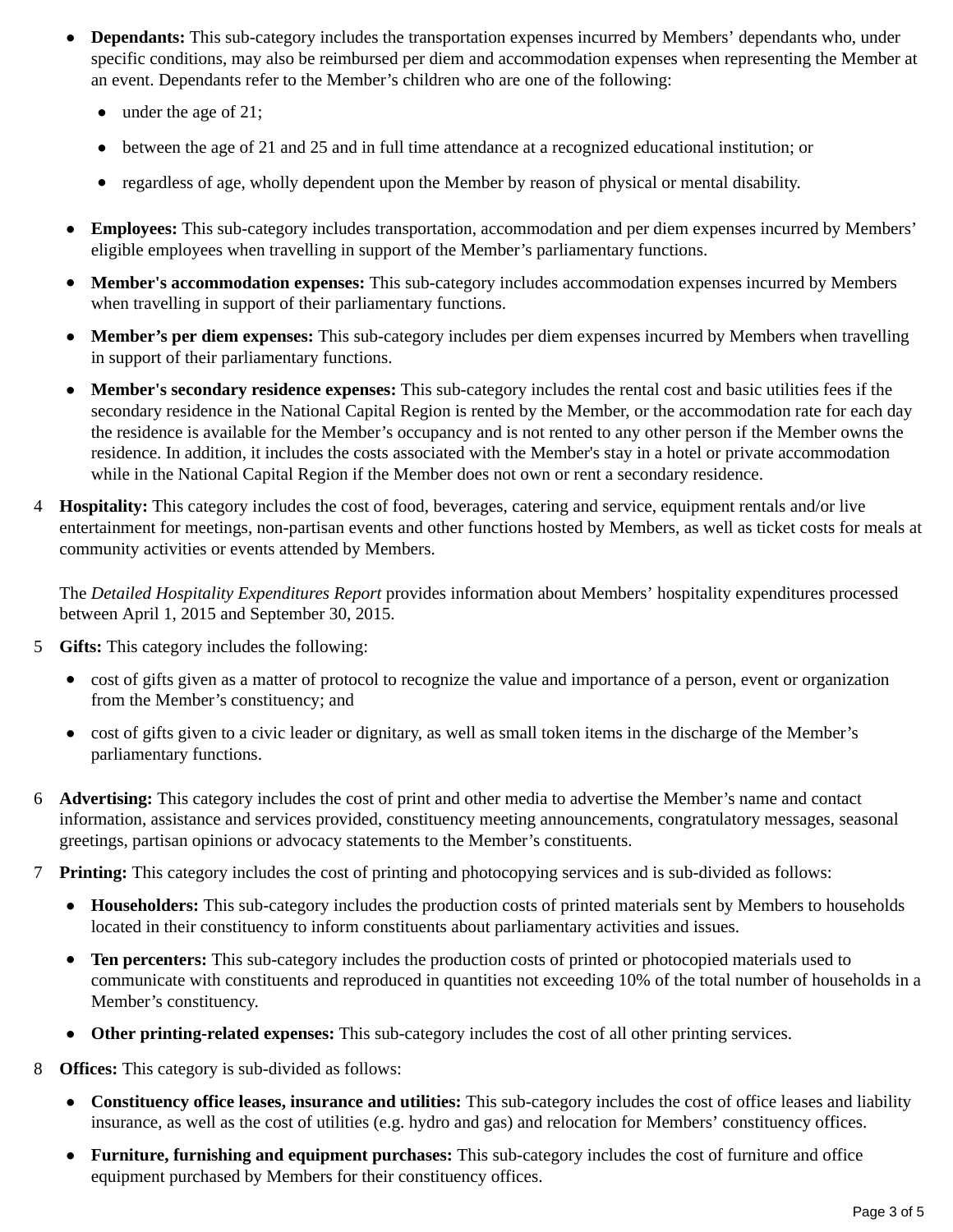- **Equipment rentals:** This sub-category includes the cost of rental agreements for equipment, such as photocopiers.
- **Informatics and telecommunication equipment purchases:** This sub-category includes the cost of computers, laptops, tablet devices, printers and other related equipment, as well as smartphones and related devices.
- **Telecommunication services:** This sub-category includes the cost of voice and data plans for various mobile devices.
- **Repairs and maintenance:** This sub-category includes the maintenance and repair costs of Members' offices or assets, such as equipment maintenance and office renovations.
- **Postage and courier services:** This sub-category includes the cost of postage and courier services.
- **Materials and supplies:** This sub-category includes the cost of materials, paper and office supplies.
- **Training:** This sub-category includes training costs incurred by Members, their spouse and their employees, subject to certain conditions.

For more information about the *Members' Expenditures Report,* refer to the Frequently Asked Questions. Questions about this report should be directed to the Board of Internal Economy spokespersons or to the particular Member.